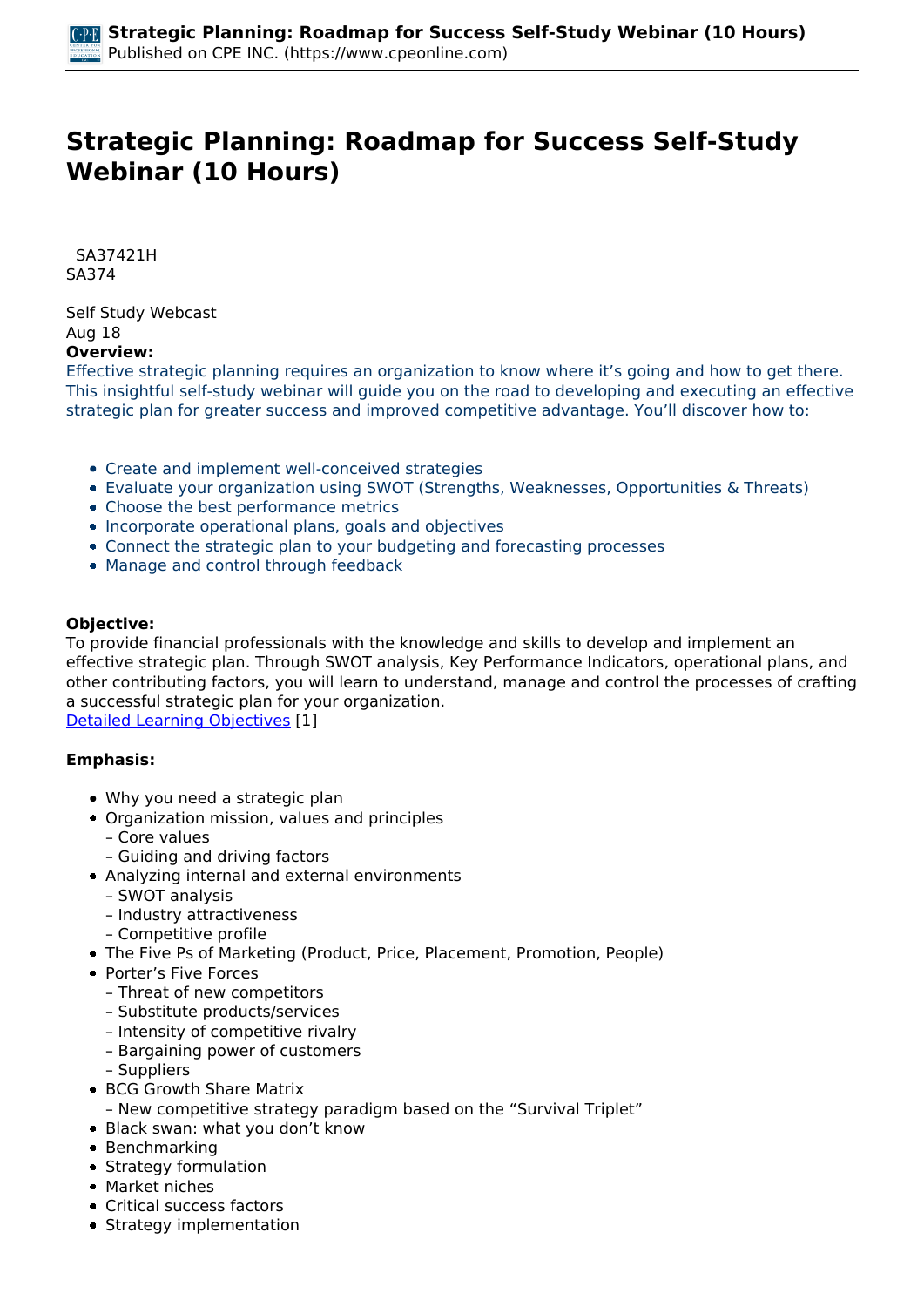*Published on CPE INC. (https://www.cpeonline.com)*

- *Budgeting and forecasting*
- *Translating into KPIs (Key Performance Indicators)*
- *Connecting the strategic plan to operations*
	- *The balanced scorecard*
	- *Potential operations, customer and financial metrics*
- *Feedback: budget to forecast and back*
- *Excel models and alternatives*
- *Predicting the future*
	- *Revenue forecasting*
	- *Quantitative techniques*
	- *Cost projections*
- *Where forecasts go wrong*
- *Strategic risk management*
	- *Risk factors and identification*
	- *COSO-ERM Process*

*• Recognize the starting point for formulating a strategic plan*

*• Identify the guiding influences of strategic planning*

*• Identify the potential applicability of a SWOT analysis to new and mature entities*

*• Recognize the categories of industry assessment under Porter's Five Forces*

*• Identify common characteristics exhibited within a lean enterprise environment*

*• Identify common operational and market data used in external benchmarking*

*• Recognize the common components of a strategic plan*